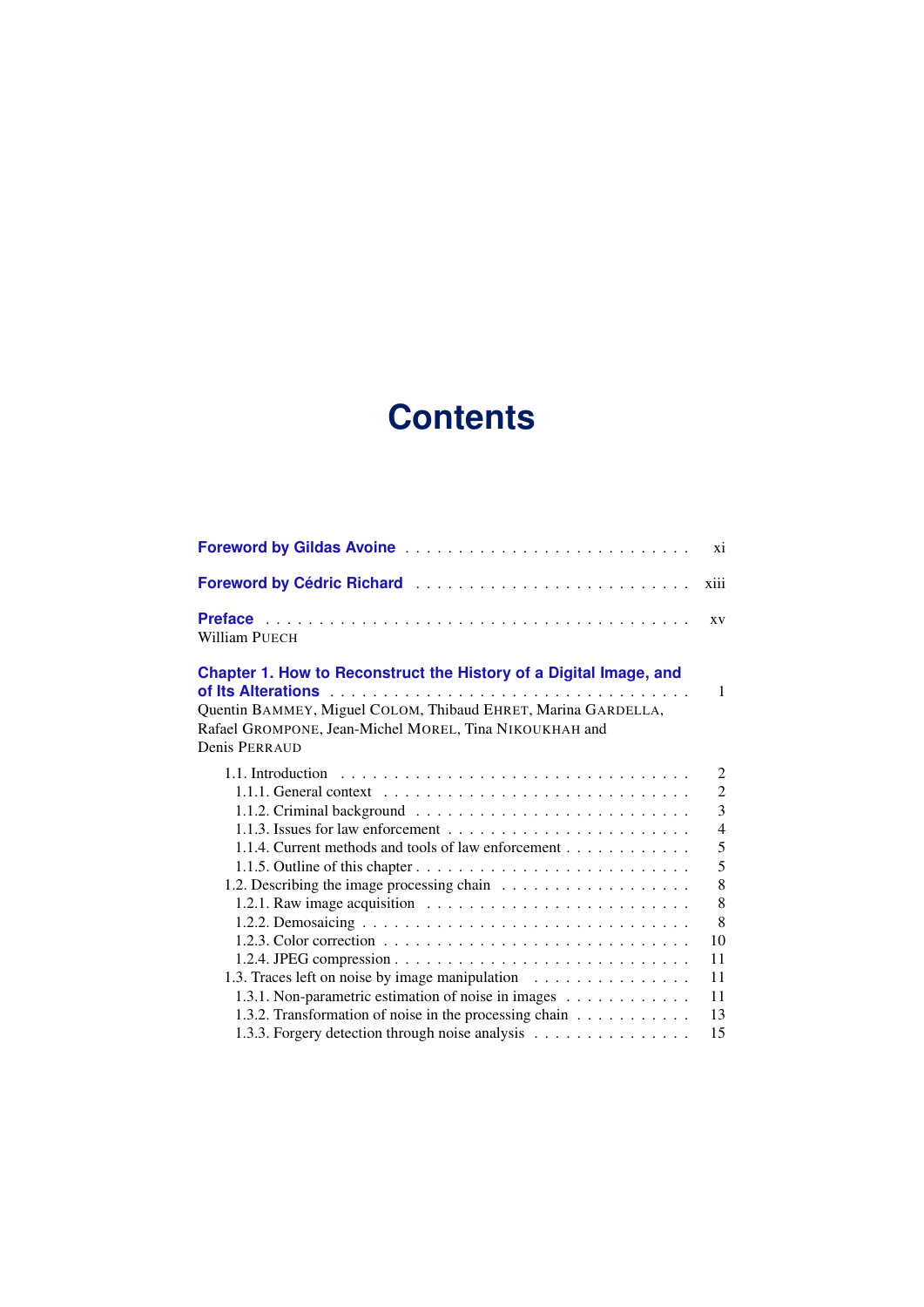|                                                                                      | 18 |
|--------------------------------------------------------------------------------------|----|
| 1.4.1. Forgery detection through demosaicing analysis                                | 19 |
| 1.4.2. Detecting the position of the Bayer matrix                                    | 20 |
|                                                                                      | 23 |
| 1.5. JPEG compression, its traces and the detection of its alterations               | 23 |
|                                                                                      | 23 |
|                                                                                      | 25 |
| 1.5.3. Detecting the quantization matrix $\dots \dots \dots \dots \dots \dots \dots$ | 27 |
| 1.5.4. Beyond indicators, making decisions with a statistical model                  | 28 |
|                                                                                      | 31 |
|                                                                                      | 33 |
|                                                                                      | 34 |
|                                                                                      | 35 |
| <b>Chapter 2. Deep Neural Network Attacks and Defense: The Case of</b>               |    |
|                                                                                      | 41 |
| Hanwei ZHANG, Teddy FURON, Laurent AMSALEG and Yannis AVRITHIS                       |    |
|                                                                                      | 41 |
| 2.1.1. A bit of history and vocabulary                                               | 42 |
|                                                                                      | 44 |
| 2.1.3. The classification of images by deep neural networks                          | 46 |
| 2.1.4. Deep Dreams                                                                   | 48 |
|                                                                                      | 49 |
|                                                                                      | 51 |
|                                                                                      | 52 |
|                                                                                      | 62 |
|                                                                                      | 64 |
|                                                                                      | 64 |
|                                                                                      | 66 |
|                                                                                      | 67 |
|                                                                                      | 68 |
|                                                                                      | 68 |
|                                                                                      | 69 |
|                                                                                      | 77 |
| Pascal LEFÈVRE, Philippe CARRÉ and Philippe GABORIT                                  |    |
|                                                                                      | 77 |
|                                                                                      | 78 |
|                                                                                      | 81 |
|                                                                                      | 81 |
|                                                                                      | 82 |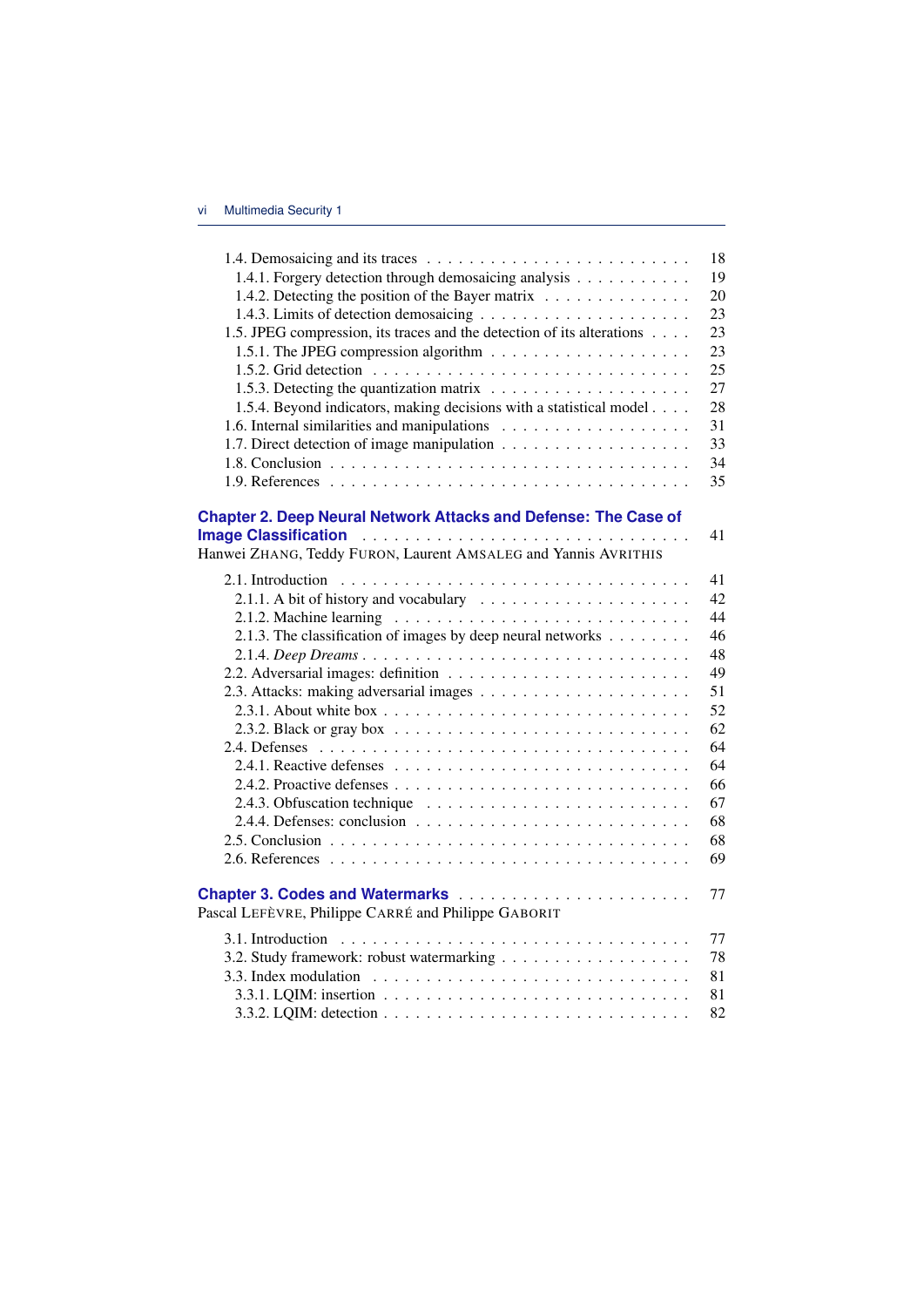|                                                                                                | 82  |
|------------------------------------------------------------------------------------------------|-----|
|                                                                                                | 84  |
|                                                                                                | 86  |
|                                                                                                | 88  |
|                                                                                                | 90  |
|                                                                                                | 93  |
| 3.5. Contradictory objectives of watermarking: the impact of codes                             | 96  |
| 3.6. Latest developments in the use of correction codes for                                    |     |
|                                                                                                | 98  |
| 3.7. Illustration of the influence of the type of code, according to the                       |     |
|                                                                                                | 102 |
|                                                                                                | 103 |
|                                                                                                | 106 |
|                                                                                                | 106 |
| 3.8. Using the rank metric $\dots \dots \dots \dots \dots \dots \dots \dots \dots \dots \dots$ | 108 |
|                                                                                                | 109 |
| 3.8.2. Code by rank metric: a robust watermarking method for image                             |     |
|                                                                                                | 113 |
|                                                                                                | 121 |
|                                                                                                | 121 |
|                                                                                                |     |
|                                                                                                | 129 |
| Pascal LEFÈVRE, Philippe CARRÉ and David ALLEYSSON                                             |     |
|                                                                                                | 129 |
| 4.2. Color watermarking: an approach history?                                                  | 131 |
|                                                                                                | 132 |
|                                                                                                | 133 |
| 4.3. Quaternionic context for watermarking color images                                        | 135 |
|                                                                                                | 135 |
|                                                                                                | 137 |
| 4.4. Psychovisual approach to color watermarking                                               | 139 |
|                                                                                                | 139 |
| 4.4.2. Photoreceptor model and trichromatic vision                                             | 141 |
|                                                                                                | 144 |
|                                                                                                | 145 |
|                                                                                                | 146 |
| 4.4.5. Application to watermarking color images                                                | 147 |
|                                                                                                |     |
| 4.4.7. Psychovisual algorithm for color images                                                 | 148 |
| 4.4.8. Experimental validation of the psychovisual approach for color                          |     |
|                                                                                                | 151 |
|                                                                                                | 155 |
|                                                                                                | 157 |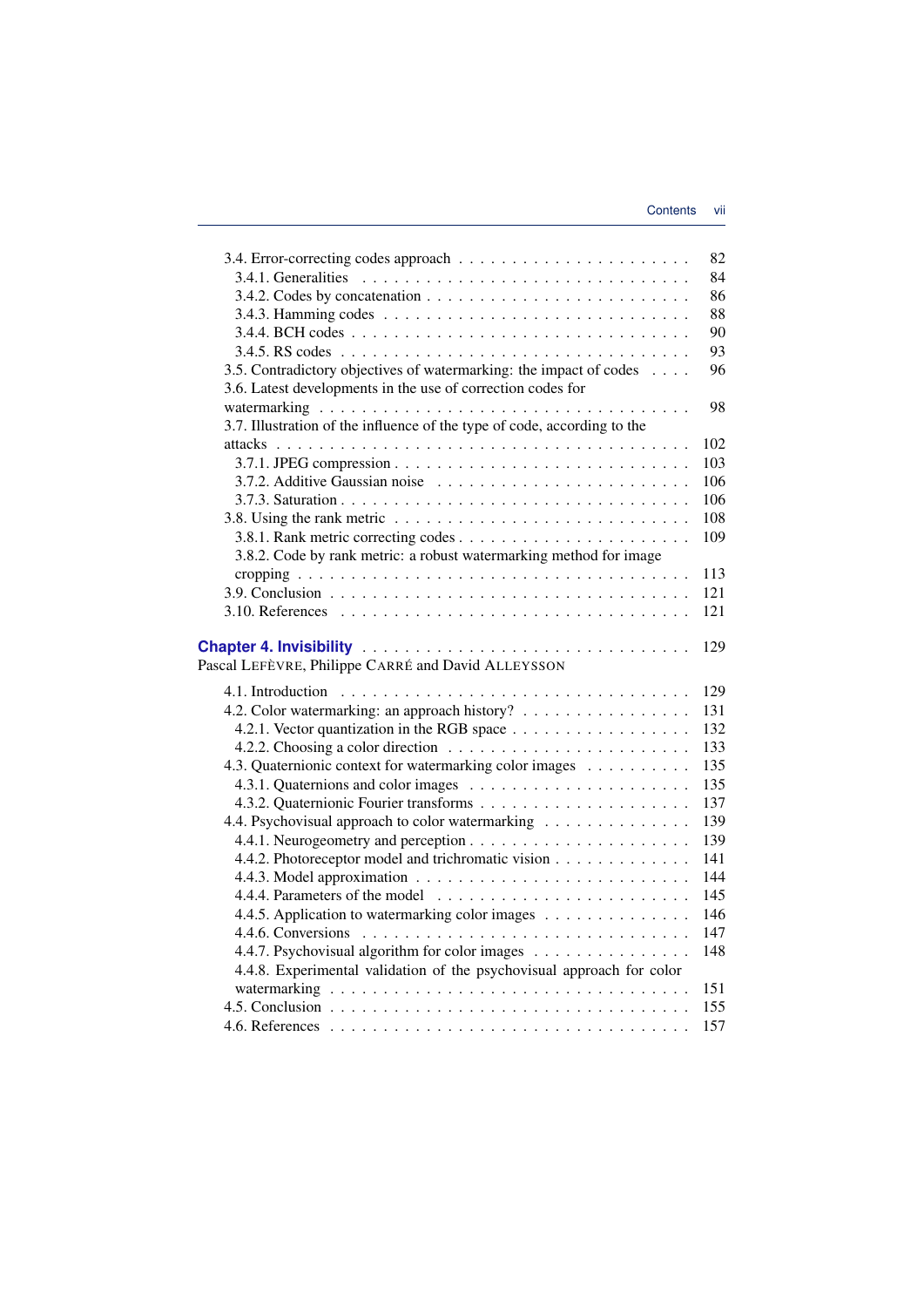| <b>Chapter 5. Steganography: Embedding Data Into</b>                                             |     |
|--------------------------------------------------------------------------------------------------|-----|
|                                                                                                  | 161 |
| Patrick BAS, Rémi COGRANNE and Marc CHAUMONT                                                     |     |
| 5.1. Introduction and theoretical foundations                                                    | 162 |
|                                                                                                  | 163 |
| 5.2.1. Maximization of the size of the embedded message                                          | 163 |
|                                                                                                  | 165 |
|                                                                                                  | 166 |
| 5.3. Digital image steganography: basic methods                                                  | 168 |
|                                                                                                  | 168 |
|                                                                                                  | 169 |
|                                                                                                  | 172 |
|                                                                                                  | 173 |
| 5.4.2. Batch steganography $\ldots \ldots \ldots \ldots \ldots \ldots \ldots \ldots$             | 175 |
|                                                                                                  | 177 |
| 5.4.4. Use of side information $\ldots \ldots \ldots \ldots \ldots \ldots \ldots \ldots$         | 178 |
| 5.4.5. Steganography mimicking a statistical model                                               | 180 |
|                                                                                                  | 182 |
|                                                                                                  | 186 |
|                                                                                                  | 186 |
| <b>Teddy FURON</b>                                                                               | 189 |
|                                                                                                  | 189 |
| 6.1.1. The contribution of the cryptography community $\dots \dots \dots$                        | 190 |
|                                                                                                  | 191 |
|                                                                                                  | 192 |
|                                                                                                  | 192 |
|                                                                                                  | 194 |
| 6.2.1. Constructing the code $\dots \dots \dots \dots \dots \dots \dots \dots \dots \dots \dots$ | 195 |
| 6.2.2. The collusion strategy and its impact on the pirated series $\dots$ .                     | 195 |
|                                                                                                  | 197 |
| 6.2.4. Study of the Tardos code-Škorić original                                                  | 199 |
|                                                                                                  | 202 |
| 6.2.6. The problems $\ldots \ldots \ldots \ldots \ldots \ldots \ldots \ldots \ldots \ldots$      | 204 |
|                                                                                                  | 205 |
| 6.3.1. Length of the code $\ldots \ldots \ldots \ldots \ldots \ldots \ldots \ldots$              | 205 |
|                                                                                                  | 205 |
| 6.3.3. Extensions $\ldots \ldots \ldots \ldots \ldots \ldots \ldots \ldots \ldots \ldots \ldots$ | 207 |
|                                                                                                  | 208 |
|                                                                                                  | 208 |
| 6.4.2. The theory of the compound communication channel $\dots \dots$                            | 209 |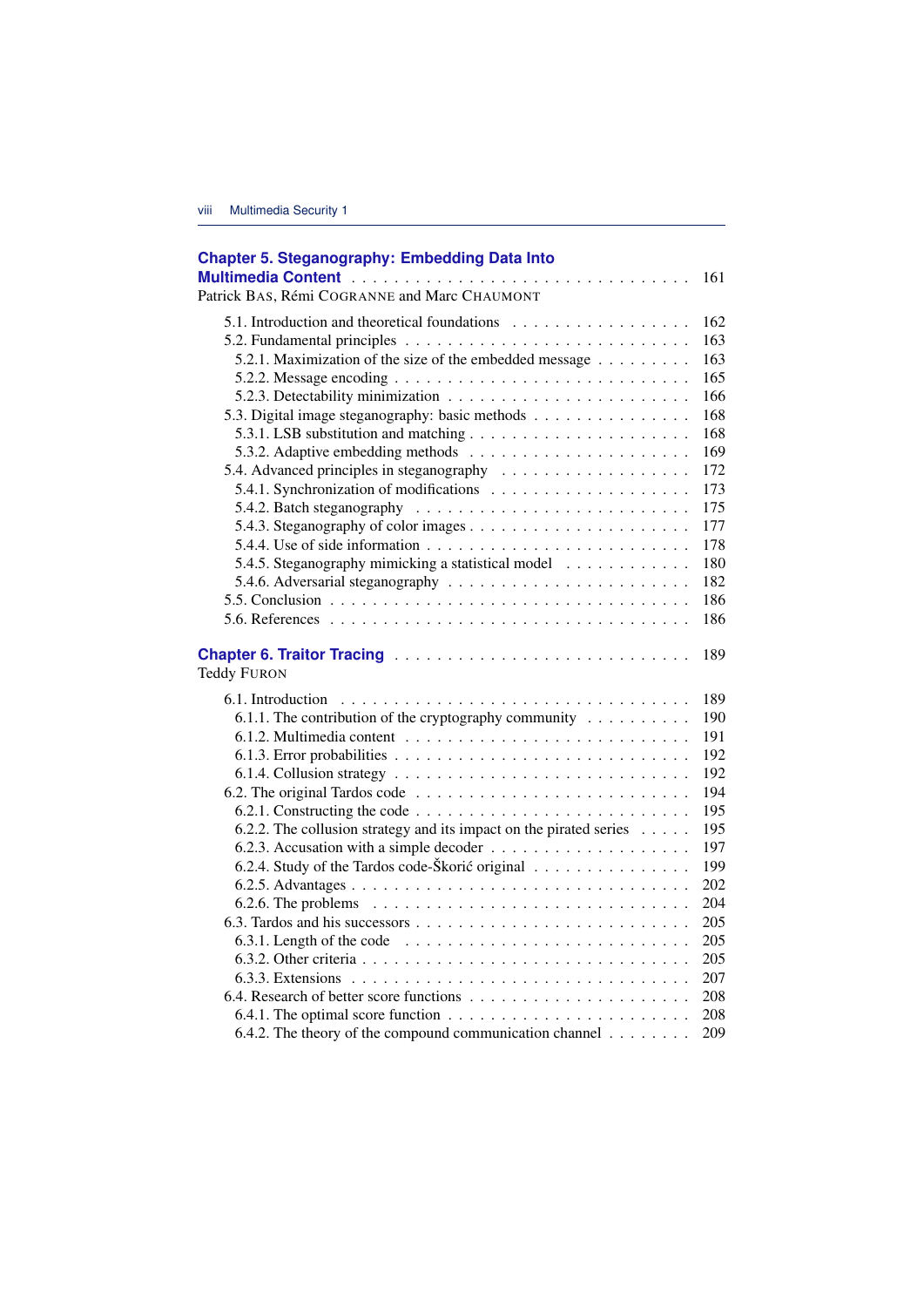| 6.5. How to find a better threshold $\ldots \ldots \ldots \ldots \ldots \ldots \ldots$                                                                                                                    | 211<br>213<br>213<br>215<br>216                                                                                                                                             |
|-----------------------------------------------------------------------------------------------------------------------------------------------------------------------------------------------------------|-----------------------------------------------------------------------------------------------------------------------------------------------------------------------------|
| Chapter 7.3D Watermarking<br>Sébastien BEUGNON, Vincent ITIER and William PUECH                                                                                                                           | 219                                                                                                                                                                         |
| 7.5. Presentation of a high-capacity data hiding method<br>7.6.1. Error-correcting codes $\dots \dots \dots \dots \dots \dots \dots \dots \dots \dots$<br>7.6.3. Partitioning and acceleration structures | 220<br>221<br>221<br>222<br>224<br>224<br>224<br>225<br>230<br>231<br>231<br>232<br>233<br>234<br>235<br>236<br>236<br>236<br>237<br>238<br>240<br>240<br>241<br>242<br>242 |
| <b>Chapter 8. Steganalysis: Detection of Hidden Data in</b>                                                                                                                                               | 243<br>247                                                                                                                                                                  |
| Rémi COGRANNE, Marc CHAUMONT and Patrick BAS<br>8.1.2. Different methods to carry out steganalysis                                                                                                        | 247<br>248<br>249<br>250                                                                                                                                                    |